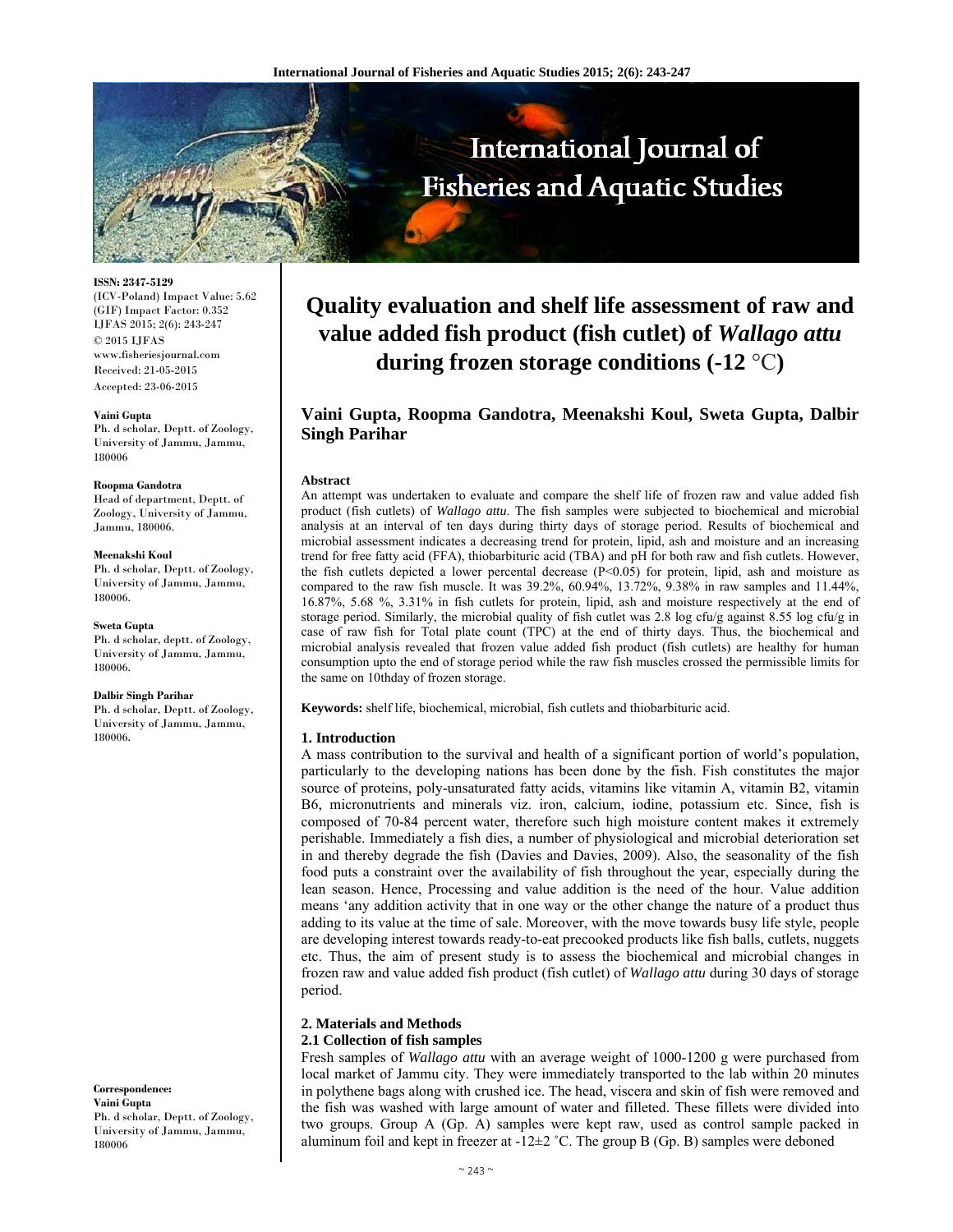after steaming; the flesh was minced and then made into fish cutlets after mixing with some spices.

# **2.2 Preparation of fish cutlets**

The fish cutlets were made according to the recipe proposed by Pawar *et al.,* 2012 and A.S. Talab (2013) with some modifications. It involved the mixing of mince (75%) with refined oil  $(6\%)$ , starch  $(8\%)$ , onion  $(1.5\%)$ , ginger  $(2\%)$ , garlic  $(2.5\%)$ , black pepper  $(0.6\%)$ , red pepper  $(0.5\%)$  salt  $(3\%)$ , cumin  $(0.4\%)$  and coriander  $(0.5\%)$ . It was then made into various shapes and covered with bread crumbs. The cutlets were then flash fried in vegetable oil. They were packed in aluminum foil, packed in air- tight containers and stored in refrigerator at  $-12 \pm 2$  °C. Analytical procedures for biochemical and microbiological changes were done on 0, 10th, 20<sup>th</sup> and 30th day of storage.

# **2.3 Analyses**

The proximate composition (ash and moisture) of the fish samples were evaluated using the standard AOAC procedure (AOAC, 1995). The protein content was determined using the Lowry *et al.*, (1951). Fat content was determined using Folch *et al.,*(1957). Thiobarbituric acid value of fish muscle during storage was determined using the method of Witte *et al..* (1970). Free Fatty Acid (FFA) was determined by method of US Army laboratories (Natick) described by Koniecko (1979). Extract Release Volume (ERV) was determined as per the method of Strange *et al.,* (1977). The pH of fish muscles was determined by the method of Keller *et al.,* (1974). The microbiological profile was determined according to APHA method (1984). Data were expressed as mean  $\pm$  SD and were analyzed by one-way ANOVA test using SPSS statistical programme.

#### **2.4 Statistical Analysis**

Means and standard errors were calculated for different parameters. The data analyses were performed using SPSS software (12.0 for Windows). Differences between treatments were analyzed using independent-measures one-way ANOVA. Post-hoc comparisons were conducted using Duncan's test. The values were expressed as mean  $\pm$  SE. values <0.05 were considered as significant and p values <0.001were considered as highly significant *p*.

#### **3. Results and Discussions**

#### **3.1 Proximate composition**

**3.2 Protein content:** During the present course of investigation, the initial values for the protein on day 0 was observed to be  $15.45\pm0.05\%$  and  $19.83\pm0.05\%$  in frozen raw muscles and fish cutlets of *Wallago attu.* These values showed a decreasing trend reaching upto 9.38±0.% and 17.56±0.% on 30th day of storage. However, the total percental decrease on the last day of storage in fish cutlet is11.44 % which is very low when compared to that of raw fish. I.e. 39.20%. The higher protein content in fish cutlets is attributed to the moisture loss during frying. Similar results are proposed by Garcia-Arias *et al.,* (2003) in cooked sardine Hakimeh *et al.,*  (2010) in processed Silver carp, Devi and Sarojnalini (2012) in cooked *Amblypharyngodon*, Pawar *et al.,* (2013) in *Catla catla* fish cutlets who proposed that water losses during frying results in higher protein content in fried fish as compared to fresh fish. Also, this decrease in protein contents of both raw and fish cutlet during the whole storage period could be connected with denaturation of fish proteins during frozen

storage. These results are supported by the studies of Gopakumar (2002), Siddique *et al.,* (2011) in *Puntius* and Gandotra *et al.,* (2012) in *Labeo rohita* and Rathod and Pagarkar (2013) in fish cutlets made from *Pangasius* fish, who suggested that loss of protein might be due to denaturation of proteins during frozen storage and the leaching effect of amino acids with melting ice.

**Table 1:** Proximate composition of raw muscle of *Wallago attu* stored under frozen conditions at -1 ˚C.

| <b>DAYS</b> | <b>PROTEIN</b><br>(%) | <b>LIPID</b><br>$($ %) | ASH<br>(%)      | <b>MOISTURE</b><br>$\frac{9}{6}$ |  |
|-------------|-----------------------|------------------------|-----------------|----------------------------------|--|
| 0 day       | $15.45 \pm 0.05$      | $4.15 \pm 0.02$        | $1.02 \pm 0.02$ | $81.66 \pm 0.4$                  |  |
| $10th$ day  | $14.02 \pm 0.01$      | $3.11 \pm 0.5$         | $0.98 \pm 0.01$ | $79.2 \pm 0.07$                  |  |
| $20th$ day  | $12.22 \pm 0.3$       | $2.05 \pm 0.05$        | $0.91 \pm 0.05$ | $76.94 \pm 0.04$                 |  |
| $30th$ day  | $9.38 \pm 0.01$       | $1.10 \pm 0.07$        | $0.88 \pm 0.05$ | $74.00 \pm 0.02$                 |  |

**Table 1(1):** Percent decrease in proximate composition of raw muscle of *Wallago attu* stored under frozen conditions at -12±2 ˚C.

| <b>DAYS</b>              | <b>PROTEIN</b><br><b>LIPID</b> |                  | ASH              | <b>MOISTURE</b> |  |
|--------------------------|--------------------------------|------------------|------------------|-----------------|--|
|                          | $($ %)                         | $($ %)           | (%)              | (%)             |  |
| $0-10$ <sup>th</sup> day | $9.25 \pm 0.05$                | $25.06\pm0.01$   | $3.92 \pm 0.1$   | $3.01 \pm 0.05$ |  |
| $0-20$ <sup>th</sup> day | $20.90 \pm 0.03$               | $50.60 \pm 0.02$ | $10.78 \pm 0.03$ | $5.78 \pm 0.02$ |  |
| $0-30$ <sup>th</sup> day | $39.2 \pm 0.01$                | $60.94\pm0.03$   | $13.72 \pm 0.02$ | $9.38 \pm 0.01$ |  |

**Table 2:** Proximate composition of fish cutlets of *Wallago attu* stored under frozen conditions at -12±2 ˚C.

| <b>DAYS</b>      | <b>PROTEIN</b><br>$($ %) | <b>LIPID</b><br>$($ %) | ASH<br>(%)      | <b>MOISTURE</b><br>$($ %) |  |
|------------------|--------------------------|------------------------|-----------------|---------------------------|--|
| 0 <sub>day</sub> | $19.83 \pm 0.05$         | $8.12 \pm 0.02$        | $4.22 \pm 0.02$ | $54.66 \pm 0.4$           |  |
| $10th$ day       | $19.22 \pm 0.01$         | $7.66 \pm 0.5$         | $4.14\pm0.01$   | $54.10 \pm 0.07$          |  |
| $20th$ day       | $18.05 \pm 0.3$          | $7.06 \pm 0.05$        | $4.08 \pm 0.05$ | $53.82 \pm 0.04$          |  |
| $30th$ day       | $17.56 \pm 0.01$         | $6.75 \pm 0.07$        | $3.98 \pm 0.05$ | $52.85\pm0.02$            |  |

**Table 2(1):** Percent decrease in proximate composition of fish cutlets of *Wallago attu* stored under frozen conditions at -12±2 ˚C.

| <b>DAYS</b>              | <b>PROTEIN</b>  | <b>LIPID</b>     | ASH              | <b>MOISTURE</b> |  |
|--------------------------|-----------------|------------------|------------------|-----------------|--|
|                          | $($ %)          | (%)              | (%)              | (%)             |  |
| $0-10$ <sup>th</sup> day | $3.07 \pm 0.05$ | $5.66 \pm 0.01$  | $1.89 \pm 0.1$   | $1.02 \pm 0.05$ |  |
| $0-20$ <sup>th</sup> day | $8.97 \pm 0.03$ | $13.05 \pm 0.02$ | $3.48\pm0.03$    | $2.67 \pm 0.02$ |  |
| $0-30$ <sup>th</sup> day | 11.44±0.01      | $16.87\pm0.03$   | $5.68.56\pm0.02$ | $3.31 \pm 0.01$ |  |

#### **3.3 Lipid content**

As observed from Table-1 and 1(a), the lipid content in both raw muscles and fish cutlets revealed a decreasing trend. It decreased from 4.15% at day 0 to 1.10% at day 30 in raw fish and from 8.12% at day 0 to 6.75% at day 30 in fish cutlets. The higher lipid content in fish cutlets on day 0 is related to the oil absorption after partial evaporation of water during frying (Ninan *et al.*, 2008, Rathod and Pagarkar, 2013, Talab, 2013 and Khanipour *et al.*, 2014).

 Similarly, the decreasing lipid trend has been reported by Siddique *et al.,* (2011) in *Puntius sps*., Aberoumand (2013) while studying the nutritional status of some less known Iranian fishes and Gandotra *et al..* (2014) in ice glazed Labeo rohita. They opined that this reduction in percentage fat is associated with oxidation of the fat (McGill *et al.,* 1974; Josephson, 1989).

Also, the fish cutlets reported a lower percental decrease  $(16.87%)$  as compared to raw fish muscle  $(60.94%)$  on  $30<sup>th</sup>$ day of storage. This may be attributed to the antioxidant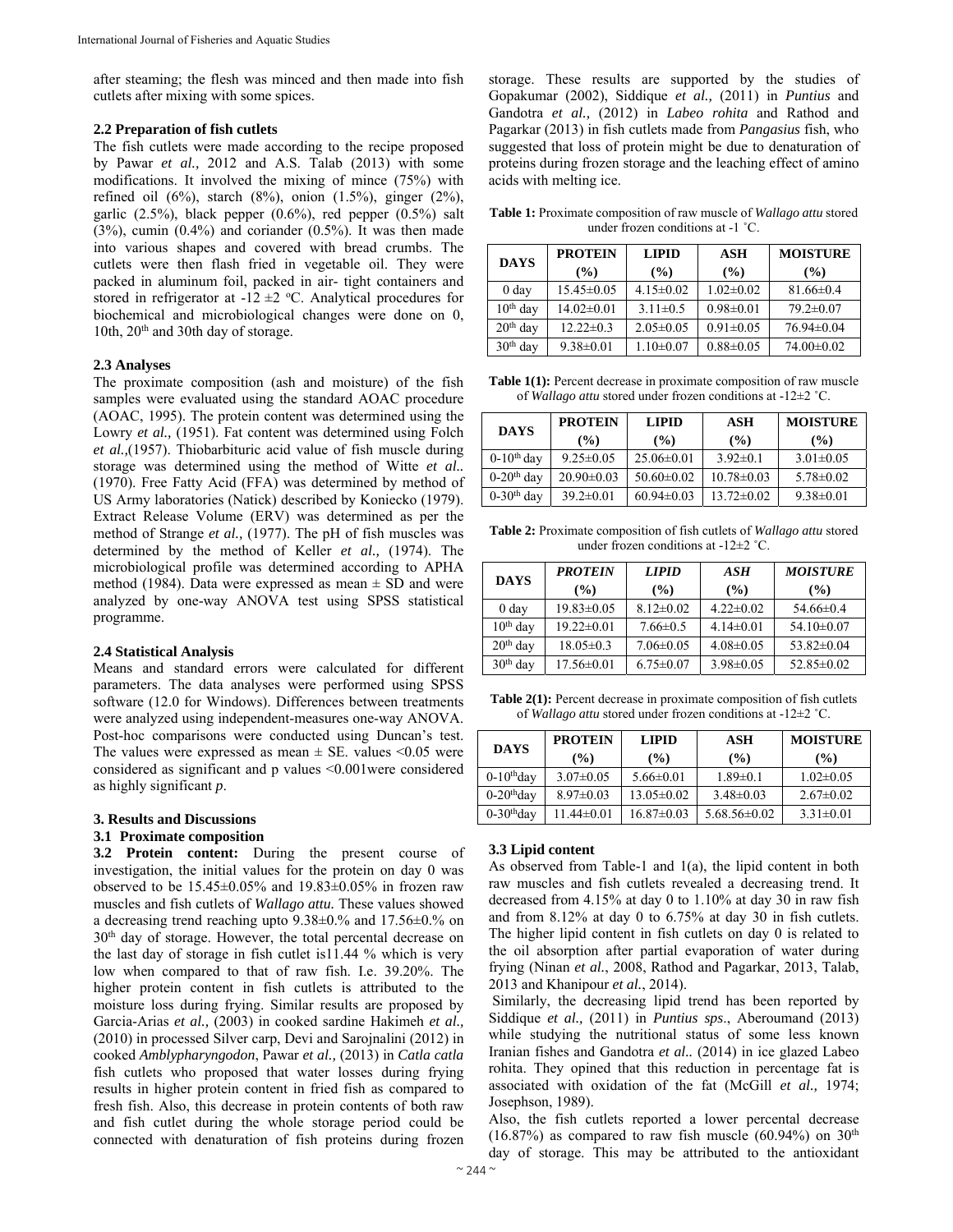effects of spices viz. garlic, ginger, onion and cumin etc. added in minced muscles during preparation of fish cutlets which reduced the lipid oxidation process. (Gokoglu *et al.,* 2011 and Frank *et al.,* 2014).

# **3.4 Ash content**

The ash content also followed a decreasing trend in both raw muscles and fish cutlets as observed from Table 1 and 1(a). However, the higher ash content in fish cutlets could be due to the addition of salts and moisture loss (Kocatepe, 2011, Devi and Sarojnalini, 2012 and Talab, 2013).

Also, the decrease in ash content during the storage period could be due to the drip loss resulting in loss of bulk and trace elements (Gandotra *et al.,* 2014).

# **3.5 Moisture content**

The moisture content in day 0 was found to be 81.66% and 54.66% and it decreased upto 74% and 52.85% in raw and fish cutlets respectively. These results are in accordance with the studies of Hakimeh *et al.,* 2010 in Silver carp, Devi and Sarojnalini, 2012in *Amblypharyngodon mola*, Pawar *et* 

*al.,*2013 in *Catla*, Talab, 2013 in fish cutlets who also observed a decrease in moisture content of fish after frying. It may be attributed to the heating effect that resulted in moisture loss during cooking.

#### **4. Biochemical composition 4.1 Thiobarbituric acid (TBA)**

TBA value is an indicator of degree of lipid oxidation. A steady increase in TBA was observed in both raw muscles and fish cutlets. It increased from  $0.17\pm0.05$  to  $10.56\pm0.01$  mg MA/kg and from  $0.15\pm0.03$  to  $2.02\pm0.02$  mg MA/kg in raw and fish cutlets respectively during 30 days of frozen storage period. Similar results have been proposed by Ninan *et al.,* (2010) in fish cutlets, Vanitha *et al.,* (2013) in mince based products from *Catla* and Khanipour *et al.,* (2014) in breaded kilka. The lower TBA value in fish cutlets could be attributed to the peroxide scavenging enzyme activity of added spices like garlic, onion and ginger which could reduce unsaturated fatty acid and thus prevent lipid oxidation (Nuutila *et al.,*  2003, Gokoglu, 2011, Coban, 2013 and Frank *et al.,* 2014).

**Table- 3:** Change in bio-chemical composition of raw and fish cutlets of *Wallago attu* during frozen storage  $(-12 \pm 2 \degree C)$ .

| <b>DAYS</b>      | TBA              |                 | FFA              |                 | рH             |                |
|------------------|------------------|-----------------|------------------|-----------------|----------------|----------------|
|                  | Raw              | Cooked          | Raw              | Cooked          | Raw            | Cooked         |
| 0 <sub>day</sub> | $0.17 \pm 0.05$  | $0.15 \pm 0.03$ | $0.88 \pm 0.02$  | $0.56 \pm 0.05$ | $6.3 \pm 0.05$ | $6.4 \pm 0.05$ |
| $10th$ day       | $5.95 \pm 0.01$  | $0.98 \pm 0.02$ | $4.91 \pm 0.1$   | $1.12 \pm 0.01$ | $6.7 \pm 0.05$ | $6.4 \pm 0.04$ |
| $20th$ day       | $8.25 \pm 0.3$   | $1.34 \pm 0.02$ | $9.25 \pm 0.05$  | $1.95 \pm 0.05$ | $7.1 \pm 0.05$ | $6.5 \pm 0.02$ |
| $30th$ day       | $10.56 \pm 0.01$ | $2.02 \pm 0.02$ | $11.02 \pm 0.07$ | $2.15 \pm 0.02$ | $7.4 \pm 0.05$ | $6.6 \pm 0.02$ |

# **4.2 Free fatty acids (FFA)**

FFA are formed through chemical or enzyme linked hydrolysis of triacylglycerides and are expressed as oleic acid per 100 gm of oil. It is an important reaction that indicates the post mortem changes occurring in fish lipids (Chaijan *et al.,* 2006). Change in FFA values of raw muscles and fish cutlets of *Wallago attu* during 30 days of frozen storage period is given in Table-2. FFA in raw fish muscle increased from 0.88±0.02% to 11.02±0.07% while in fish cutlets, it depicted a lower increase i.e. from 0.56±0.05% to 2.15±0.02% during the 30 days of frozen storage period. Our observations coincide with the results of Ninan *et al.,* (2010) in Tilapia fish cutlets, Pawar *et al.,* (2013) in *Catla* fish cutlets, Rathod and Pagarkar, (2013) in *Pangasius* fish cutlets and Vanitha *et al.,* (2013) in minced based products of Catla who proposed that oxidative hydrolysis of lipids during frozen storage result in the formation of FFA, thus deteriorating the quality of meat. However, the lower FFA formation in fish cutlets is due to the antioxidant effect of spices added. In accordance to our results, Gokoglu *et al.,* (2011) observed a lower FFA formation in marinated Anchovy treated with tomato and garlic. Frank *et al.,* (2014) also reported the effectiveness of garlic and ginger as antioxidants in inhibiting the synthesis of FFA.

# **4.3 pH**

The present study depicted an increase in pH of both samples viz. raw and fish cutlets. It increased from  $6.3\pm0.05$  to 7.4 $\pm$ 0.05 in raw and from 6.4 $\pm$ 0.05 to 6.6 $\pm$ 0.02 in fish cutlets. Similar trend has been observed by Rathod and Pagarkar (2013) in *Pangasius* fish cutlets, Coban, (2013) in fish fingers (*Sarda sarda*), Talab, (2013) in fish cutlets of Common carp. It may be attributed to the decomposition of nitrogenous

components in post mortem period which increases the pH (Bett and Dionigi, 1997). Dhanpal *et al.,* (2012) associated this increased pH to the breakage of hydrogen bond and electrostatic interactions.

# **4.5 Microbial changes**

The changes in TPC of both frozen raw and fish cutlets of *Wallago attu* during 30 days of frozen storage period is given in fig.-1. The results show a lower value for TPC in fish cutlets as compared to the raw fish muscle during the whole frozen storage period. In frozen raw muscles, the values for TPC increased from 3.44 lof cfu/g on day 0 to 8.55 lof cfu/g on  $30<sup>th</sup>$ day of frozen storage, thus crossing the permissible limits of 6 lof cfu/g after  $10<sup>th</sup>$  day of storage. However, in case of fish cutlets, the values increased from 1.1 lof cfu/g on day 0 to 2.8 lof cfu/g on day 30 and hence were within the acceptable limits upto the final storage period. Similar results has been reported by Talab, 2013 in fish cutlets of Common carp who attributed it to the antimicrobial properties of food additives. Koch and Lawson (1996) reported that garlic have sulfurcontaining compounds (A. Allicin, A. Alliin and allinase enzymes) which are responsible for antimicrobial properties. Idris et al... 2010 reported a lower microbial count in smoked catfish treated with ginger. Similarly, Hassanin and El- Daly (2013) related the lower microbial count in frozen Nile Tilapia (*Oreochromis niloticus*) to the synergistic antimicrobial activity of garlic and propolis. Frank *et al.,* (2014) also observed a lower microbial count in garlic and ginger treated smoked Silver carp and attributed this result to the antimicrobial activity of organ sulphur compounds and other active compounds present in garlic and ginger (Lu *et al.,* 2011).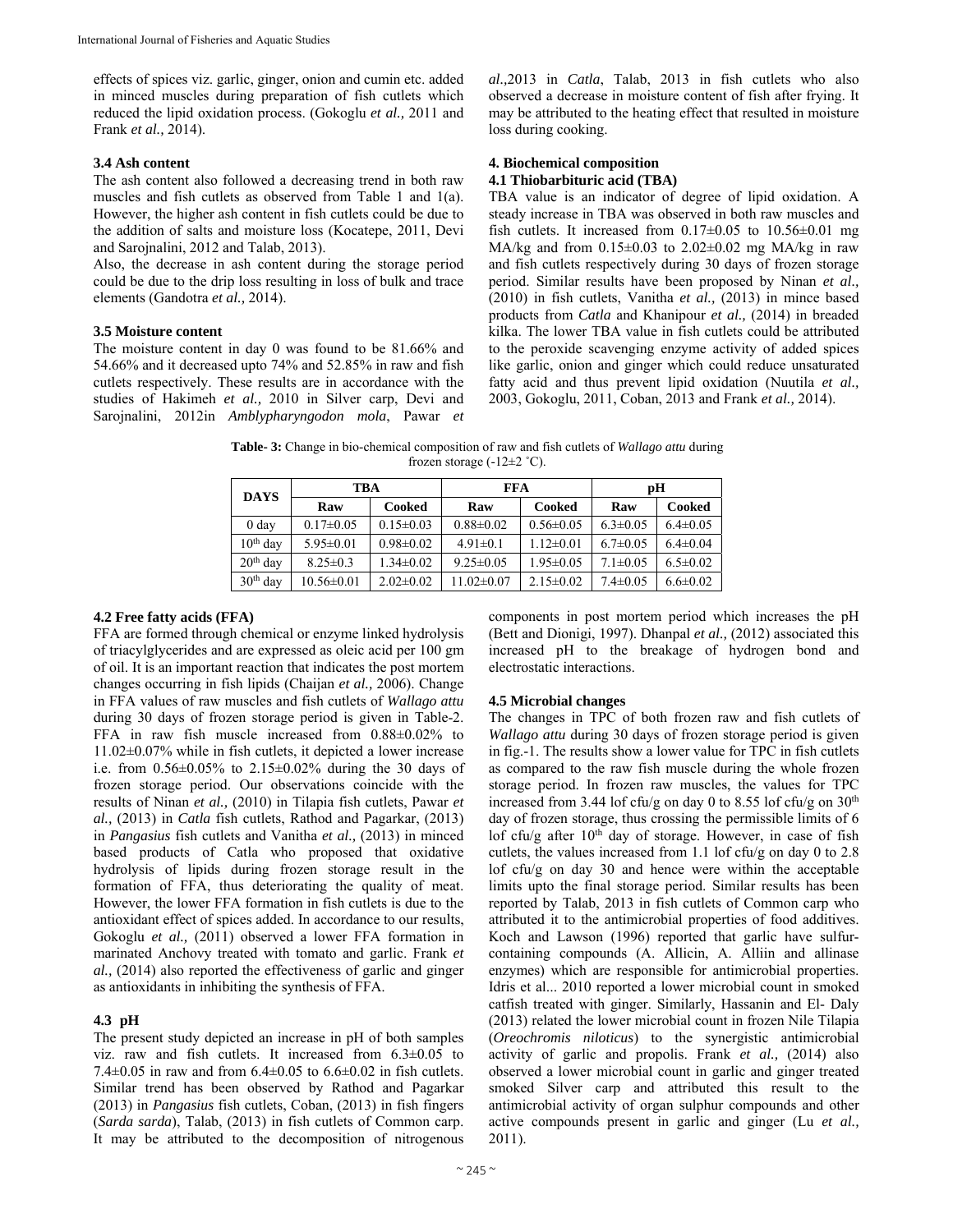

**Fig.-1:** Comparative changes in Total plate count (TPC) in raw and fish cutlets of *Wallago attu* during frozen storage (-12±2 ˚C).

# **5. Conclusion**

From the present study it is concluded that the value added fish products containing natural spices have longer shelf life as well as provide a healthy ready to eat food to the consumers. The natural spices with their antioxidant and antimicrobial properties reduce the rancidity in fish muscles and hence their use as natural additive in fish products is recommended over the synthetic ones to enhance the shelf life of fish products.

# **6. Acknowledgement**

The authors wish to express their profound gratitude to Dr. Vikas Gupta and the faculty of Deptt. Of Zoology, University of Jammu, Jammu for their full financial support and other facilities during the practical work.

# **7. Bibliography**

- 1. AOAC. Official Methods of Analysis. 16th Edn., Association of Official Analytical Chemists, Washington DC., USA. 1995.
- 2. APHA Compendium of method of microbiological examination of foods. 2nd Edn., American Public Health Association, Washington DC. 1984.
- 3. Aberoumand, A. Impact of freezing on nutritional composition of some less known selected fresh fishes in Iran. International Food Research Journal. 2013; 20(1):347-350.
- 4. Bett, K.L. and C.P. Dionigi, Detecting seafood offflavors: Limitations of sensory evaluation. Food Technol., 1997; 51(8):70-79.
- 5. Chaijan M, Benjakul S, Visessanguan W, Faustman C. Changes of lipids in sardine (*Sardinella gibbosa*) muscle during iced storage. Food Chem. 2006; 99:83–91.
- 6. Coban EO. Effect of Ginger oil on the sensory and chemical changes of fish finger (*Sarda sarda, Heckel*  1843) during refrigerated storage. International Food Research Journal. 2013; 20(4):1575-1578.
- 7. Devi WS, Sarojnalini C. Impact of different cooking methods on proximate and mineral composition of *Amblypharyngodon mola* of Manipur. International journal of advanced biological research. 2012; 2(4):641- 645.
- 8. Dhanapal G, Vidya SR, Binay BN, Venkateswarlu G, Devivaraprasad RA, Basu S. Effect of cooking on physical, biochemical, bacteriological characteristics and fatty acid profile of Tilapia (*Oreochromis mossambicus*) fish steaks. Arch. Appl Sci Res. 2012; 4(2):1142-1149.
- 9. Folch J, Less M Sloane GWS. A simple method for the isolation and purification of total lipids from animal tissues. J. Biol. Chem 1957; 226:497–509.
- 10. Frank F, Xu Y, Jiang Q, Xia W. Protective effects of garlic (*Allium sativum*) and ginger (*Zingiber officinale*) on

physicochemical and microbial attributes of liquid smoked silver carp (*Hypophthalmichthys molitrix*) wrapped in aluminium foil during chilled storage. *African Journal of Food Science* 2014; 8(1):1-8.

- 11. Garcí-Arias MT, Pontes EÁ, Garcí -Linares MC, Garcí Fernández MC, Sánchez-Muniz FJ. Cooking-freezingreheating (CFR) of sardine(Sardina pilchardus) fillets. Effect of different cooking and reheating procedures on the proximate and fatty acid compositions. Food Chemistry. 2003; 83:349-356.
- 12. Gandotra R, Koul M, Gupta S, Sharma S. Change in proximate composition and microbial count by low temperature preservation in fish muscle of Labeo rohita (Hambuch).IOSR Journal of Pharmacy and Biological sciences. 2012; 2(1):13-17.
- 13. Gandotra R, Gupta V, Koul M, Gupta S, Parihar D, Kumari R. The Effect of Ascorbic Acid and Citric Acid Solution Treatment on the Flesh Quality of Wallago attu. The International Journal of Science & Technoledge, 2014; 2(6):110-115.
- 14. Gopakumar K. Biochemical composition of fish. Textbook of fish processing technology, (directorate of information and publishing of agriculture ICAR, New Delhi, 2002, 18-30.
- 15. Hakimeh JA, Akram AA, Bahareh S, Alireza SM. Physiochemical and sensory properties of silver carp (*Hypophthalmichthys molitrix*) fillets as affected by cooking methods*.* International Food Research Journal 2010; 17:921-926.
- 16. Hassanin SIA, El-Daly EA. Effect of Propolis and Garlic on Nile Tilapia *Oreochromis niloticus* Fillets during Frozen Storage. Journal of the Arabian Aquaculture society. 2013; 8(1):237-248.
- 17. Idris Libata G, Omojowo Samuel F, Folake OP, Oluwaseun AC, Onyebuchi NE. The effect of different concentrations of ginger on the quality of smoked dried catfish (Clarias gariepinus). Nature and Science, 2010; 8(4):59-63.
- 18. International Commission on Microbiological Specifications for Foods. Sampling plans for fish and shellfish, In: Microorganisms in Foods. Sampling for Microbiological Analysis: Principles and Scientific Applications, University of Toronto Press, Toronto, Canada, 1986; 2(2):181-196.
- 19. Josephson DB, Lindsay RC. Retroaldol degradation of unsaturated aldehydes. Journal of American Oil and Chemical Society. 1987; 64:7-9.
- 20. Keller JE, Kelly GC, Acton JC. Effect of meat particle size and casing diameter on summer sausage properties during drying. Journal of Milk Food Technol., 1974; 37:101-106.
- 21. Khanipour AA, Jorjani S, Soltani M. Chemical, sensory and microbial quality changes of breaded kilka (*Clupeonella cultriventris*) with tempura batter in production stage and during frozen storage. International Food Research Journal, 2014; 21(6):2421-2430.
- 22. Kocatepe D, Turan H, Taşkaya G, Kaya Y, Erden R, Erdoğdu F. Effects of cooking methods on the proximate composition of Black Sea Anchovy (*Engraulis encrasicolus*, Linnaeus 1758). *GIDA*, 2011; 36 (2):71-75.
- *23.* Koch HP, Lawson LD. Garlic, the science and therapeutic application of (*Allium sativum L*.) and related species, in: Retford D.C. (Ed.), Williams and Wilkins, Baltimore, 1996, 1-233.